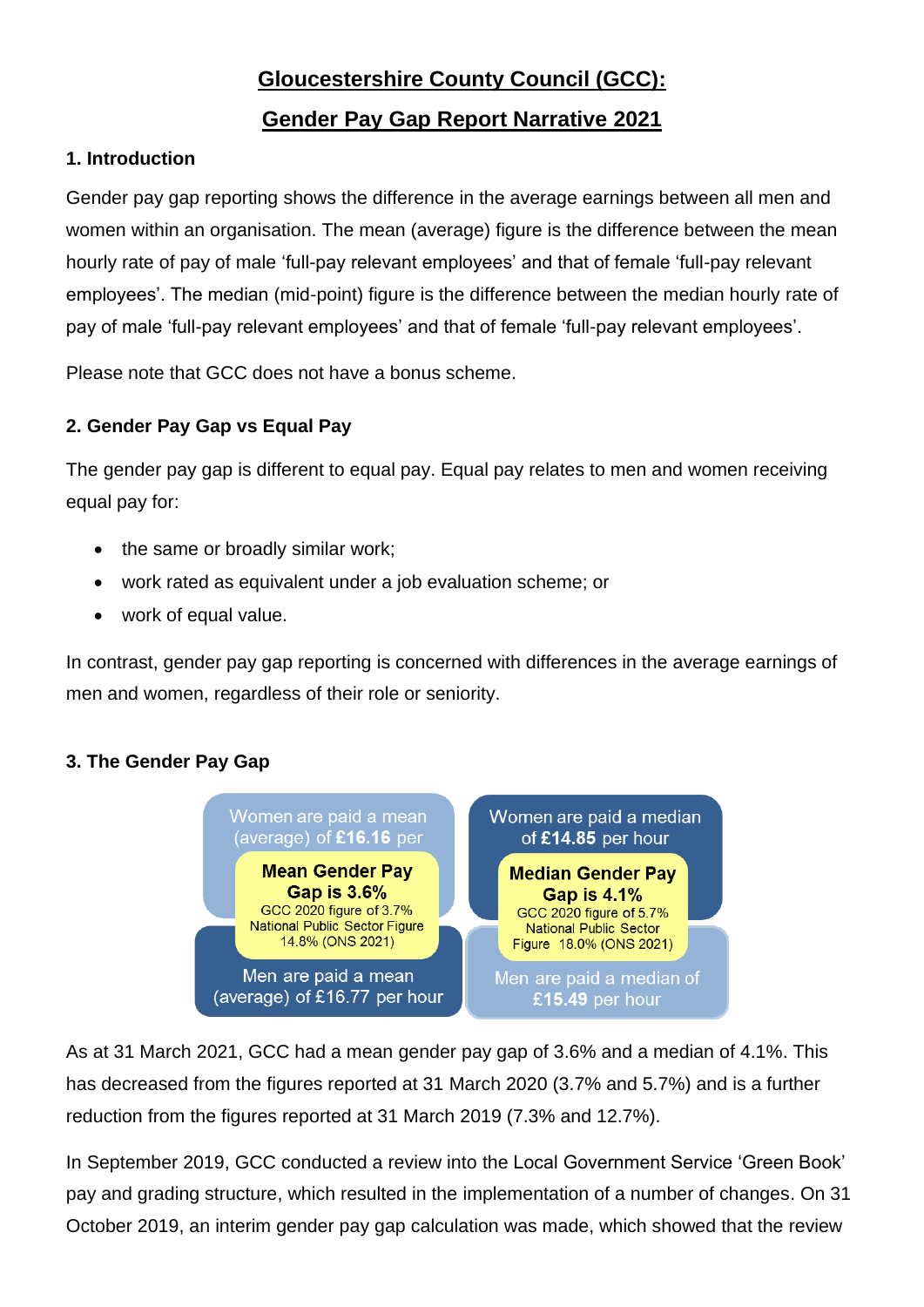had resulted in the GCC mean decreasing from 7.3% to 5.6% and the GCC median decreasing from 12.7% to 7.3%. Figures as at 31 March 2020 further confirm a continued reduction which can be attributed to the 2019 review. Section 6.2 of this report later describes an increase of women within upper pay quartiles (1.6%) which may have contributed to this overall reduction.

GCC has significantly lower figures than the national picture for the public sector. The Office for National Statistics report that the mean public sector gender pay gap is at 14.8% and the median gender pay gap as at 18.0%.

## **4. GCC's commitment to address its GPG and the promotion of an inclusive work environment**

GCC is committed to ensuring equal opportunities and the equal treatment of all employees. To ensure equal pay, the council uses a job evaluation process (JE) to determine the rates of pay for all posts. The council uses two well recognised JE schemes and both schemes have been designed to ensure there is no gender bias in any of the job-related factors that they measure. GCC is therefore confident that the rates of pay set for jobs within the council are fully consistent with equal pay requirements.

GCC continues to encourage women to work at all levels of seniority in the council, and offer a diverse and inclusive work environment. The council offers a range of opportunities to work flexibly and actively promote these to all employees. Flexible and family friendly working practices include the following:

- Flexible Working Hours Scheme
- Right to Request Flexible working
- Job Sharing
- Compressed Hours
- Term Time Working
- Office, Mobile and Remote Working
- Voluntary Reduction to Working Hours
- Voluntary Purchase of Additional Leave

The impact of the COVID-19 pandemic and significant improvements in GCC's technology offering have widened the scope of possibilities for efficient agile working, and the council will continue to develop strategies to support this.

The decrease in both the mean & median gender pay gap figures is a reinforcement of GCC's commitment to providing a framework in which women have equal opportunity for promotion within the organisation.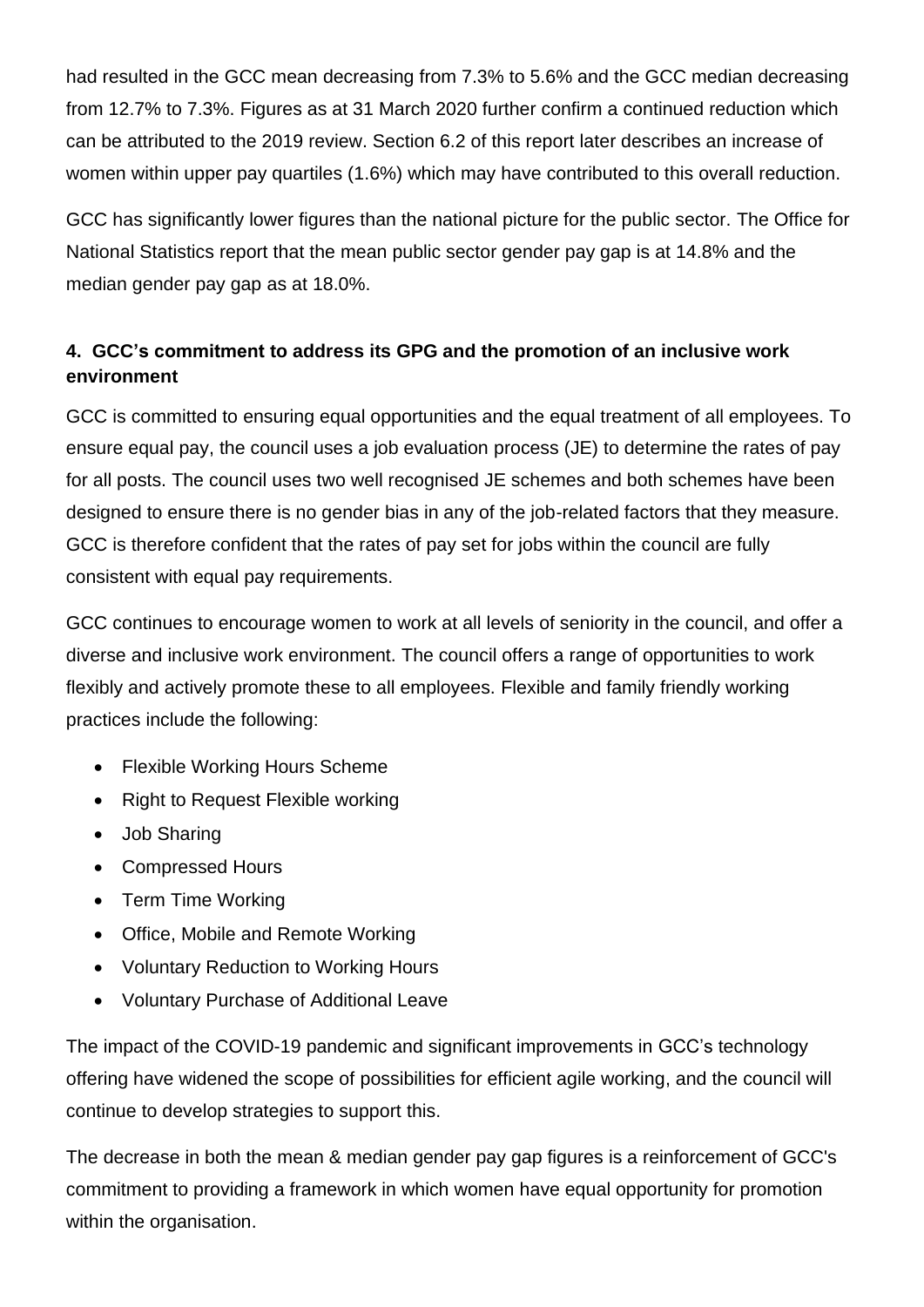Looking ahead to 2022, GCC is keen to continue to review both its pay and reward agenda and job evaluation processes to maintain fairness and consistency across the organisation.

### **5. Workforce Profile**

As at 31 March 2021, GCC had 4,359 gender pay gap reporting relevant staff. This is higher than previous years, and has been gradually increasing since 2017.

*Table 1: reporting relevant staff (2017-2021)*

| <b>Date</b>          | <b>Reporting relevant staff</b> |
|----------------------|---------------------------------|
| 31 March 2017        | 3,226                           |
| 31 March 2018        | 3,693                           |
| 31 March 2019        | 3,849                           |
| <b>31 March 2020</b> | 4,199                           |
| 31 March 2021        | 4,359                           |

The table shows there were 160 more reporting relevant staff than in 2020. In 2021 there remains to be a higher proportion of women (69.2%) than men, which has remained consistent with previous years. The workforce gender profile has maintained consistency throughout the reporting periods throughout 2017 to 2021 (ranging between 68.5% to 69.6% female).

Of the 4,359 reporting relevant staff, 3,976 were permanent or fixed term (i.e. staff cohort usually counted within GCC corporate workforce reporting) and 383 were zero hour / casual staff / temporary staff. This meant 91% of the reporting relevant staff were permanent or fixed term.

### **6. Pay Quartiles**

### **6.1 Mean & Median pay per quartile**

| <b>Mean Hourly Rate by quartile</b> |        |            |              |        |        |            |        |        |  |  |  |
|-------------------------------------|--------|------------|--------------|--------|--------|------------|--------|--------|--|--|--|
| <b>Quartile</b>                     | 2018   |            | 2019         |        | 2020   |            | 2021   |        |  |  |  |
|                                     | Women  | <b>Men</b> | Women<br>Men |        | Women  | <b>Men</b> | Women  | Men    |  |  |  |
| lLower                              | £8.97  | £8.53      | £9.52        | £9.19  | £10.15 | £9.79      | £10.66 | £10.38 |  |  |  |
| Lower Middle                        | £11.16 | £11.24     | £11.79       | £11.83 | £12.95 | £12.92     | £13.52 | £13.45 |  |  |  |
| Upper Middle                        | £14.41 | £14.50     | £15.04       | £14.99 | £16.00 | £15.91     | £16.71 | £16.60 |  |  |  |
| Upper                               | £21.03 | £21.48     | £21.70       | £22.12 | £23.57 | £23.97     | £24.35 | £25.25 |  |  |  |

### *Table 2: mean hourly rate by quartile (2018-2021)*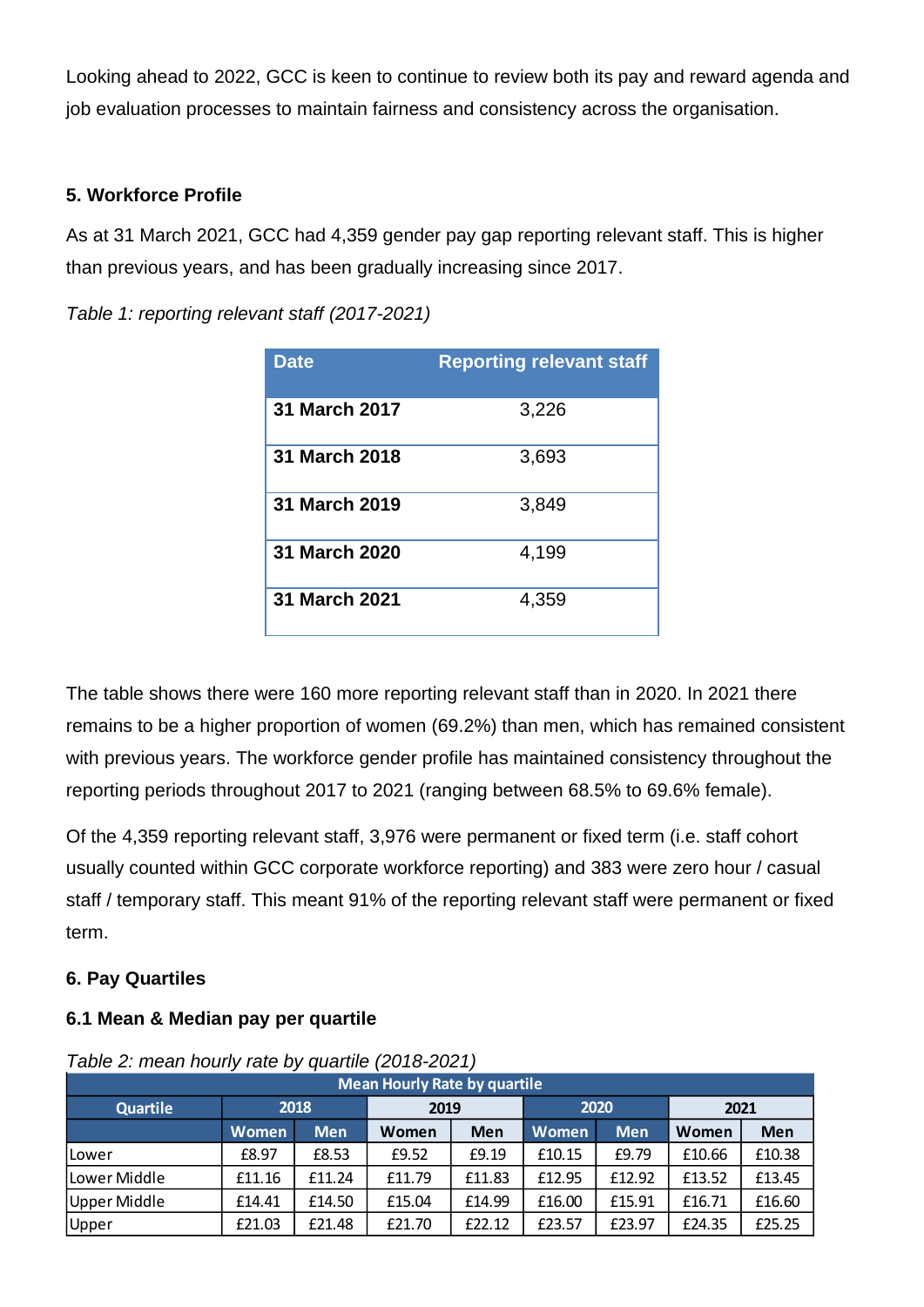| <b>Median Hourly Rate by quartile</b> |              |            |        |        |        |            |        |            |  |  |  |
|---------------------------------------|--------------|------------|--------|--------|--------|------------|--------|------------|--|--|--|
| <b>Quartile</b>                       |              | 2018       | 2019   |        |        | 2020       | 2021   |            |  |  |  |
|                                       | <b>Women</b> | <b>Men</b> | Women  | Men    | Women  | <b>Men</b> | Women  | <b>Men</b> |  |  |  |
| lLower                                | £9.21        | £8.55      | £9.67  | £9.31  | £10.14 | £10.13     | £10.82 | £10.62     |  |  |  |
| Lower Middle                          | £11.02       | £11.21     | £11.60 | £11.43 | £13.20 | £13.10     | £13.73 | £13.46     |  |  |  |
| Upper Middle                          | £14.33       | £14.34     | £14.62 | £14.63 | £15.81 | £15.43     | £16.55 | £16.24     |  |  |  |
| Upper                                 | £19.44       | £19.43     | £20.20 | £20.20 | £22.11 | £22.11     | £22.73 | £23.23     |  |  |  |

*Table 3: median hourly rate by quartile (2018-2021)*

Tables 2 and 3 show that there is a demonstrable negative gender pay gap in the lower, lower middle and upper middle pay quartiles. This indicates that women in these quartiles have a higher hourly pay rate than men. Within the upper quartile, the mean gender pay gap is its highest at 3.5% and the median is 2.2%, indicating that in this quartile men have a higher hourly rate than women. The mean and median pay for both women and men increased each year across the reporting snapshot dates.

#### **Lower Middle Quartile Lower Quartile**  $\bigcap$ Λ 25.3% 29.3% The proportion The proportion of females in of females in this quartile has this quartile has increased by decreased by 0.9% since 2020 0.2% since 2020 70.7% 74.7% **Upper Middle Quartile Upper Quartile** 仆 31.3% 37.2% The proportion The proportion of females in of females in this quartile has this quartile has increased by decreased by 1.6% since 2020 2.6% since 2020 62.8% 68.7%

### **6.2 Proportion of men and women in each pay quartile**

The split for each of the four quartiles is broadly in line with GCC's workforce demographics (69.2% women and 30.8% men). There is a slightly higher proportion of women in the lower and lower middle quartiles and fewer women in the upper middle and upper quartiles. This is a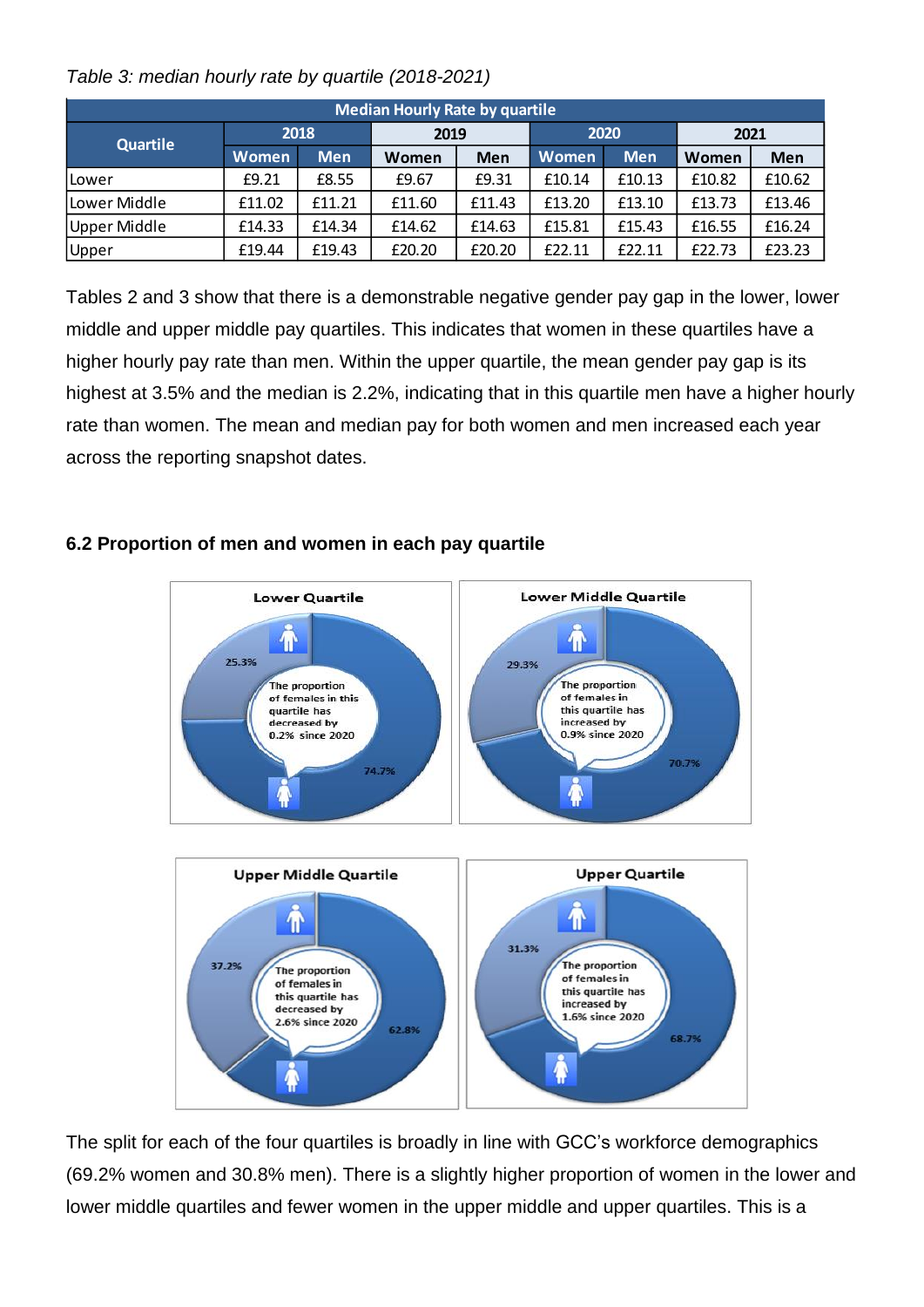significant factor when analysing the gender pay gap data. If there are proportionately more women at the lower grades and fewer women at higher grades, this then affects the overall mean and median pay for the female workforce. If there were no gender pay gap, the workforce demographics would be reflected in each quartile.

As the number of women in the upper quartile is lower than expected by the workforce demographics (and the other quartiles are higher) this could suggest that women may have fewer progression opportunities than men, however this may additionally have been impacted by wider societal factors. Women are statistically more likely than men to have had periods of time away from work, and potential caring responsibilities which may affect their career progression. Women are also more likely to work part-time, and many of the part time jobs across the council are held by employees in the lower pay brackets (see Appendix 1). The overall increase in women in the upper quartile as at 31 March 2021 is a positive step in reducing the gender pay gap and indicates that women are securing senior positions within the organisation.

### **7. Actions to support Gender Pay Equality**

GCC is taking the following actions to support gender pay equality:

- Continue to offer and promote a range of flexible working options, including at a senior level
- Develop its Equality, Diversity and Inclusion offering and wider promotion to the organisation
- Continue with its aim of embedding inclusivity practice into its policies and procedures
- Encourage and promote participation and membership of staff networks
- Continue the work implementing efficient agile working policies and practices

### **8. In conclusion**

As at 31 March 2021, GCC's mean gender pay gap is 3.6% and the median gender pay gap is 4.1%, reflecting a small reduction since 31 March 2020.

GCC is committed to equal opportunities and equal treatment for all employees and will continue to publish an updated report and data on an annual basis.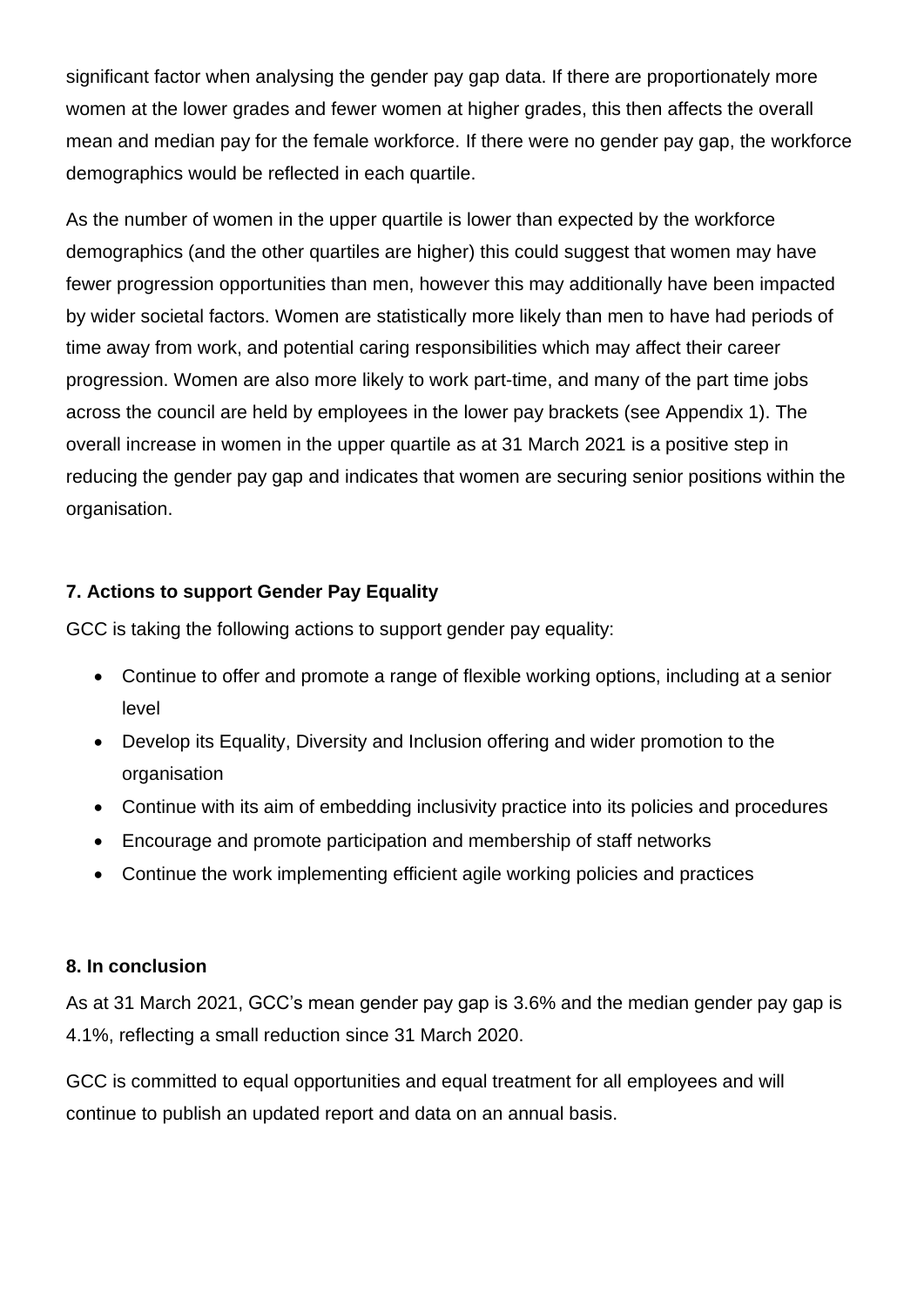### **Appendix 1:**

### **Breakdown of Full Pay Relevant Staff**

The table below shows the breakdown of full pay relevant staff included within gender pay gap calculations.

### Points to note:

The number of staff contributing to salary sacrifice schemes has reduced slightly in 2021, when compared to 2020.

The number of additional allowances paid in 2021 has decreased slightly from 24.8% to 22.8%. This is the first time this area has seen a decrease, however the large increase seen in 2020 was primarily due to further analysis into gender pay gap full pay relevant staff and the inclusion of additional allowances specific to roles within 2020 reporting.

A slightly lower number of casual employees were included within the 2021 (8.4%) GPG compared to previous years (9.0%).

|                                                                | 2017                      |            |                           | 2018            |                           | 2019       |                           | 2020            |                           | 2021       |  |
|----------------------------------------------------------------|---------------------------|------------|---------------------------|-----------------|---------------------------|------------|---------------------------|-----------------|---------------------------|------------|--|
| <b>Breakdown of full pay relevant</b><br>staff                 | <b>Number</b><br>of staff | % of total | <b>Number</b><br>of staff | $%$ of<br>total | <b>Number</b><br>of staff | % of total | <b>Number</b><br>of staff | $%$ of<br>total | <b>Number</b><br>of staff | % of total |  |
| Basic pay                                                      | 2833                      | 82.7%      | 2898                      | 78.47%          | 2663                      | 69.19%     | 2271                      | 54.1%           | 2534                      | 58.13%     |  |
| Basic pay plus additional<br>allowance(s)*                     | 125                       | 3.6%       | 33                        | 0.89%           | 452                       | 11.74%     | 1,043                     | 24.8%           | 930                       | 21.34%     |  |
| Basic Pay plus additional<br>allowance(s) and Salary Sacrifice | 15                        | 0.4%       | 9                         | 0.24%           | 7                         | 0.18%      | 40                        | 1.0%            | 61                        | 1.40%      |  |
| Basic Pay and Salary Sacrifice                                 | 377                       | 11.0%      | 448                       | 12.13%          | 404                       | 10.50%     | 378                       | 9.0%            | 394                       | 9.04%      |  |
| Term Time Only staff                                           | 59                        | 1.7%       | 58                        | 1.57%           | 58                        | 1.51%      | 83                        | 2.0%            | 75                        | 1.72%      |  |
| Term Time Only staff with<br>additional allowance(s)           | 0                         | 0.0%       | 0                         | 0.00%           | 1                         | 0.03%      | $\mathbf{1}$              | 0.0%            | 0                         | 0.00%      |  |
| Term Time Only staff with Salary<br>Sacrifice                  | $\Omega$                  | $0.0\%$    | 0                         | $0.00\%$        | 3                         | 0.08%      | 3                         | 0.1%            | 0                         | $0.00\%$   |  |
| Casual employee basic pay**                                    | 16                        | 0.5%       | 247                       | 6.69%           | 261                       | 6.78%      | 327                       | 7.8%            | 360                       | 8.26%      |  |
| Casual employee basic pay and<br>additional allowance          | $\Omega$                  | 0.0%       | 0                         | 0.00%           | 0                         | 0.00%      | 53                        | 1.3%            | 5                         | 0.11%      |  |
| Total                                                          |                           | 3426       | 3693                      |                 |                           | 3849       | 4199                      |                 |                           | 4359       |  |

\*Additional allowances - e.g. honorariums, long service, welcome payment, retention payment, other allowances specific to role.

\*\* 12 week calculation of pay

### **Full time / Part-time**

The table below shows the breakdown of full pay relevant reporting staff included within gender pay gap calculations each year from 31 March 2017 to 31 March 2021. The table demonstrates that more women work part time than men.